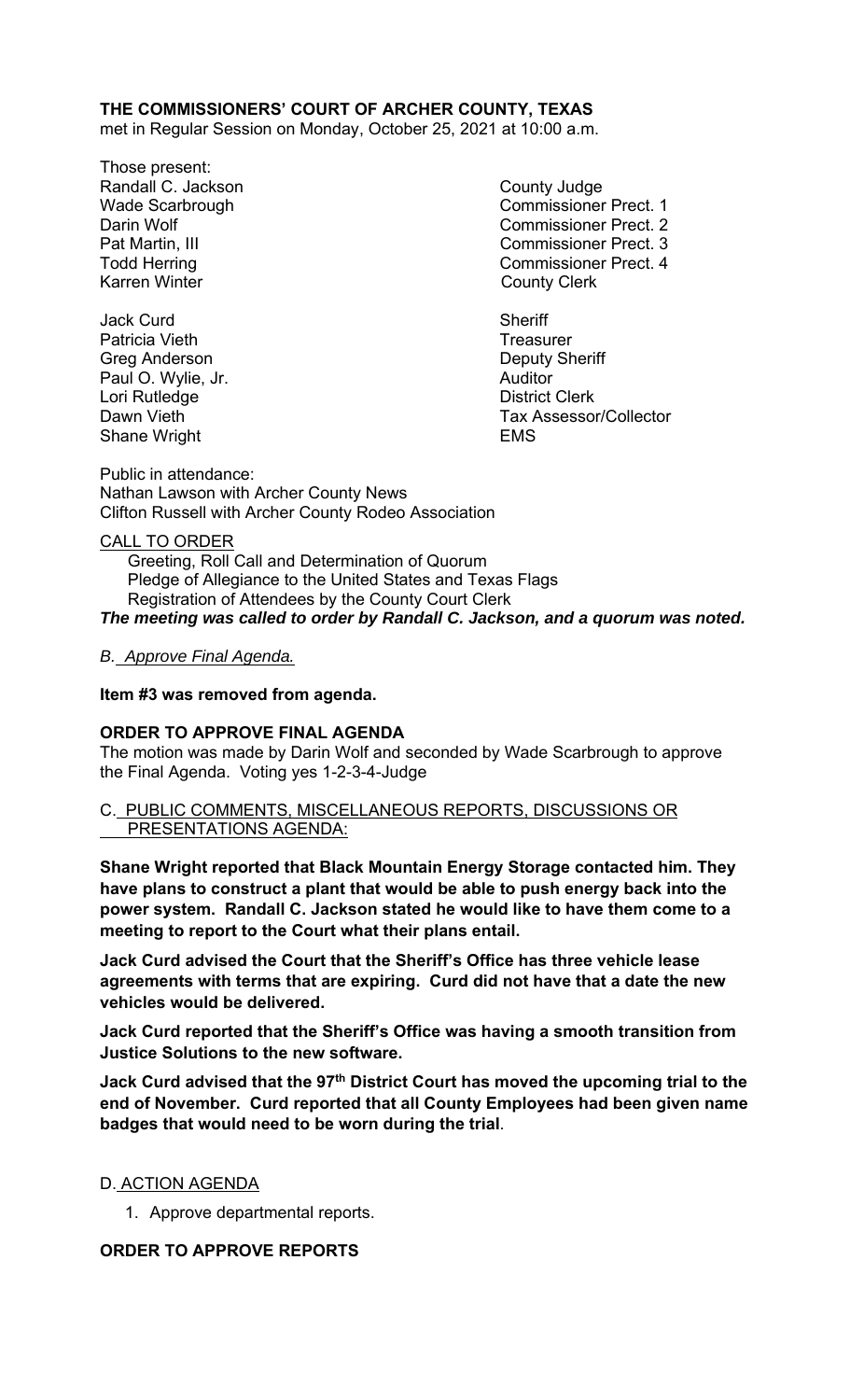The motion was made by Todd Herring and seconded by Pat Martin, III to approve departmental reports: **Treasurer; Indigent Health; County Agent**. Voting yes 1-2-3-4- Judge

2. Approve vouchers for payment.

### **ORDER TO APPROVE VOUCHERS**

The motion was made by Pat Martin, III and seconded by Darin Wolf to approve vouchers for payment. Voting yes 1-2-3-4-Judge

- 3. Approve line-item transfers. **Removed.**
- 4. Approve Education Certificates.

### **ORDER TO APPROVE CERTIFICATES**

The motion was made by Wade Scarbrough and seconded by Todd Herring to approve Education Certificates: Karren Winter. Voting yes 1-2-3-4-Judge

5. Approve Publisher's Certificates

### **ORDER TO APPROVE CERTIFICATES**

The motion was made by Pat Martin, III and seconded by Darin Wolf to approve Publisher's Certificates. Voting yes 1-2-3-4-Judge

6. Open Bids for Financing of Motor Graders for Prect #2 & 3.

Open bids

First National Leasing 3 year 2.35%

American National Leasing

3 year 2.45% with a \$65.00 document fee

5 year 2.45% with a \$65.00 document fee

7. Award Bid for Financing of Motor Graders for Prect. #2 & 3.

# **ORDER TO APPROVE FINANCING**

The motion was made by Darin Wolf and seconded by Todd Herring to accept the bid of First National Bank Leasing for three years at 2.35% interest on four Motor Graders for Precinct 2 and Precinct 3. Voting yes 1-2-4-Judge; 3 Abstain

8. Open Bids for sale of Guardrail material.

Open bids

Greg Vieth \$650.00 all guardrail material

Hunter Cure

\$1,125.00 guardrail material located at Holliday County yard

9. Award Bid for sale of Guardrail material.

# **ORDER TO APPROVE SALE**

The motion was made by Todd Herring and seconded by Wade Scarbrough to accept the bid of Hunter Cure in the amount of \$1,125.00 for guardrail material. Voting yes 1- 2-3-4-Judge

10. Discuss and/or take action on Software for the County Clerk's office.

# **ORDER TO APPROVE QUOTE**